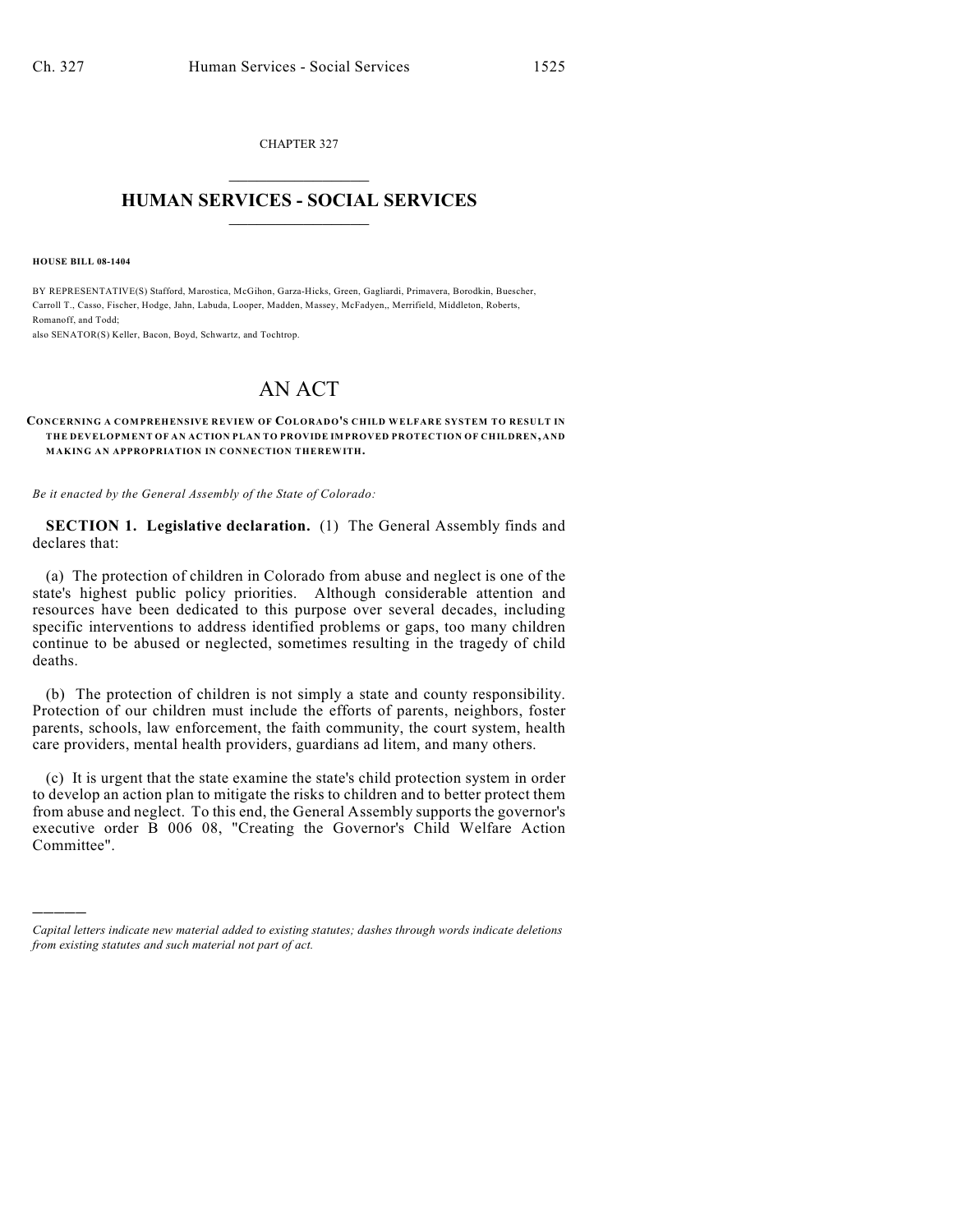(2) The General Assembly further finds and declares, in cooperation with the Governor and his administration, that a collaborative public and private effort, led by the Governor's Child Welfare Action Committee, should be undertaken to achieve the goal of improving Colorado's child protection system.

(3) In furtherance of this goal, the General Assembly shall make an appropriation to the department of human services for the purpose of providing financial support to the Governor's Child Welfare Action Committee, created by executive order B 006 08, and for the ongoing implementation of recommendations from that committee.

**SECTION 2.** Part 1 of article 1 of title 26, Colorado Revised Statutes, is amended BY THE ADDITION OF A NEW SECTION to read:

**26-1-135. Child welfare action committee - reporting - cash fund - created.** (1) AS PART OF THE WORK DONE BY THE GOVERNOR'S CHILD WELFARE ACTION COMMITTEE, CREATED BY EXECUTIVE ORDER B 006 08, THE STATE DEPARTMENT SHALL MAKE PERIODIC REPORTS OF FINDINGS AND RECOMMENDATIONS, INCLUDING A REPORT OF THE CHILD WELFARE ACTION COMMITTEE'S INITIAL RECOMMENDATIONS, TO THE HEALTH AND HUMAN SERVICES COMMITTEES OF THE SENATE AND THE HOUSE OF REPRESENTATIVES, OR ANY SUCCESSOR COMMITTEES, AND THE JOINT BUDGET COMMITTEE ON OR BEFORE JANUARY 31, 2009.

(2) (a) (I) THERE IS HEREBY CREATED IN THE STATE TREASURY THE CHILD WELFARE ACTION COMMITTEE CASH FUND, REFERRED TO IN THIS SECTION AS THE "FUND". THE FUND SHALL BE COMPRISED OF MONEYS TRANSFERRED TO THE FUND IN ACCORDANCE WITH PARAGRAPH (b) OF THIS SUBSECTION (2), MONEYS CREDITED TO THE FUND PURSUANT TO SUBSECTION (3) OF THIS SECTION, AND ANY OTHER MONEYS APPROPRIATED TO THE FUND. ALL INTEREST EARNED ON THE INVESTMENT OF MONEYS IN THE FUND SHALL BE CREDITED TO THE FUND.

(II) MONEYS IN THE FUND ARE CONTINUOUSLY APPROPRIATED TO THE DEPARTMENT OF HUMAN SERVICES TO PAY ANY NECESSARY EXPENSES RELATED TO THE GOVERNOR'S CHILD WELFARE ACTION COMMITTEE, CREATED BY EXECUTIVE ORDER B 006 08, AND THE IMPLEMENTATION OF ANY RECOMMENDATIONS OF THE COMMITTEE.

(III) ANY MONEYS CREDITED TO THE FUND AND UNEXPENDED AT THE END OF A FISCAL YEAR SHALL REMAIN IN THE FUND AND SHALL NOT REVERT TO THE GENERAL FUND.

(b) NOTWITHSTANDING ANY LAW TO THE CONTRARY, ANY MONEYS APPROPRIATED FROM THE GENERAL FUND TO THE DEPARTMENT OF HUMAN SERVICES FOR THE FISCAL YEAR COMMENCING ON JULY 1, 2007, THAT ARE UNEXPENDED OR UNENCUMBERED AS OF THE CLOSE OF THE 2007-08 FISCAL YEAR SHALL NOT REVERT TO THE GENERAL FUND BUT SHALL BE TRANSFERRED BY THE STATE TREASURER AND THE CONTROLLER TO THE CHILD WELFARE ACTION COMMITTEE CASH FUND CREATED IN SUBSECTION (2) OF THIS SECTION; EXCEPT THAT THE AMOUNT SO TRANSFERRED SHALL NOT EXCEED TWO HUNDRED THOUSAND DOLLARS.

(3) THE STATE DEPARTMENT IS AUTHORIZED TO SEEK AND ACCEPT GIFTS, GRANTS,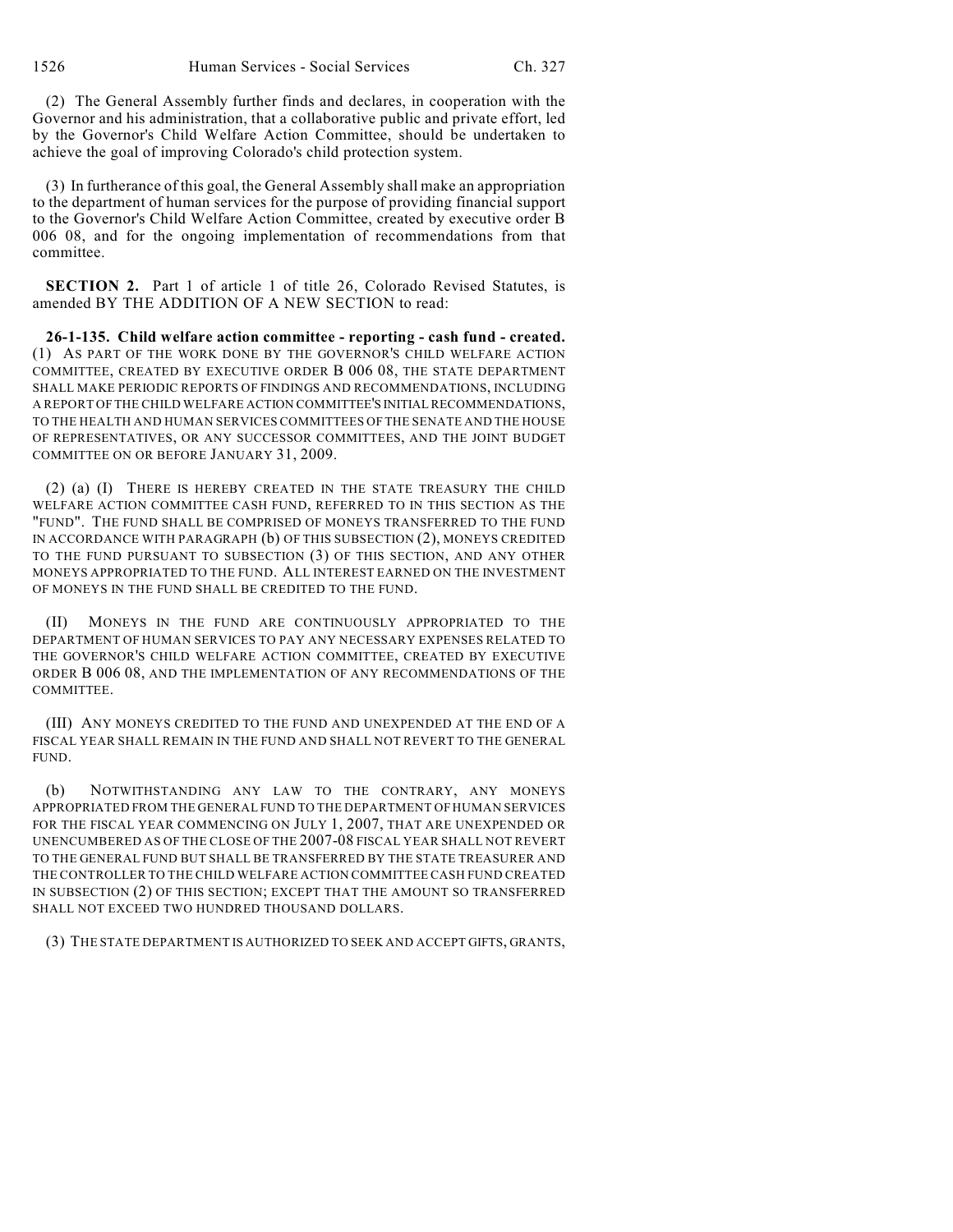OR DONATIONS FROM PRIVATE OR PUBLIC SOURCES FOR THE PURPOSES OF THIS SECTION; EXCEPT THAT NO GIFT, GRANT, OR DONATION MAY BE ACCEPTED IF IT IS SUBJECT TO CONDITIONS THAT ARE INCONSISTENT WITH THIS SECTION OR ANY OTHER LAW OF THE STATE. ALL PRIVATE AND PUBLIC MONEYS RECEIVED THROUGH GIFTS, GRANTS, OR DONATIONS SHALL BE TRANSMITTED TO THE STATE TREASURER, WHO SHALL CREDIT THE SAME TO THE CHILD WELFARE ACTION COMMITTEE CASH FUND, CREATED IN SUBSECTION (2) OF THIS SECTION.

**SECTION 3.** 26-1-118 (2), Colorado Revised Statutes, is amended to read:

**26-1-118. Duties of county departments, county directors, and district attorneys.** (2) The county departments or other state designated agencies, where applicable, shall report to the state department at such times and in such manner and form as the state department may from time to time direct. THE STATE DEPARTMENT MAY REQUIRE A COUNTY DEPARTMENT TO REPORT INFORMATION CONCERNING COUNTY EMPLOYEES, INCLUDING BUT NOT LIMITED TO QUALIFICATIONS, WORK SCHEDULES, PAY, DUTIES, EVALUATIONS, TRAINING, AND CORRECTIVE AND DISCIPLINARY ACTIONS. A COUNTY DEPARTMENT MAY PROVIDE SUCH INFORMATION BY USE OF A UNIQUE IDENTIFIER FOR EACH EMPLOYEE THAT PROVIDES THE INFORMATION WITHOUT IDENTIFYING THE NAME OF THE EMPLOYEE. HOWEVER, NOTHING IN THIS SECTION SHALL BE CONSTRUED TO PREVENT ACCESS BY THE STATE DEPARTMENT TO INDIVIDUAL EMPLOYEE FILES, TO THE EXTENT PERMITTED BY STATE AND FEDERAL LAW, FOR PURPOSES OF CARRYING OUT THE RESPONSIBILITY OF THE STATE DEPARTMENT FOR THE SUPERVISION AND ADMINISTRATION OF PROGRAMS FUNDED IN WHOLE OR IN PART BY THE STATE DEPARTMENT. THE STATE DEPARTMENT SHALL MAINTAIN THE CONFIDENTIALITY OF SUCH RECORDS IN A MANNER CONSISTENT WITH STATE AND FEDERAL LAW.

**SECTION 4. Appropriation - adjustment in 2008 long bill.** (1) In addition to any other appropriation, there is hereby appropriated, out of any moneys in the general fund not otherwise appropriated, to the department of human services, for the fiscal year beginning July 1, 2008, the sum of three hundred fifty thousand dollars (\$350,000), or so much thereof as may be necessary, for the implementation of the Governor's Child Welfare Action Committee, created by Executive Order B 006 08 and any recommendations of the committee.

(2) For the implementation of this act, the general fund appropriation to the controlled maintenance trust fund made in section 23 of the annual general appropriation act, for the fiscal year beginning July 1, 2008, shall be decreased by three hundred fifty thousand dollars (\$350,000).

(3) For the implementation of the Governor's Child Welfare Action Committee, created by Executive Order B 006 08, and any recommendations of such committee, in addition to any other appropriation, there is hereby appropriated two hundred thousand dollars (\$200,000), or so much thereof as may be available, from the child welfare action committee cash fund created in section 26-1-135 (2), Colorado Revised Statutes, for the fiscal year beginning July 1, 2008.